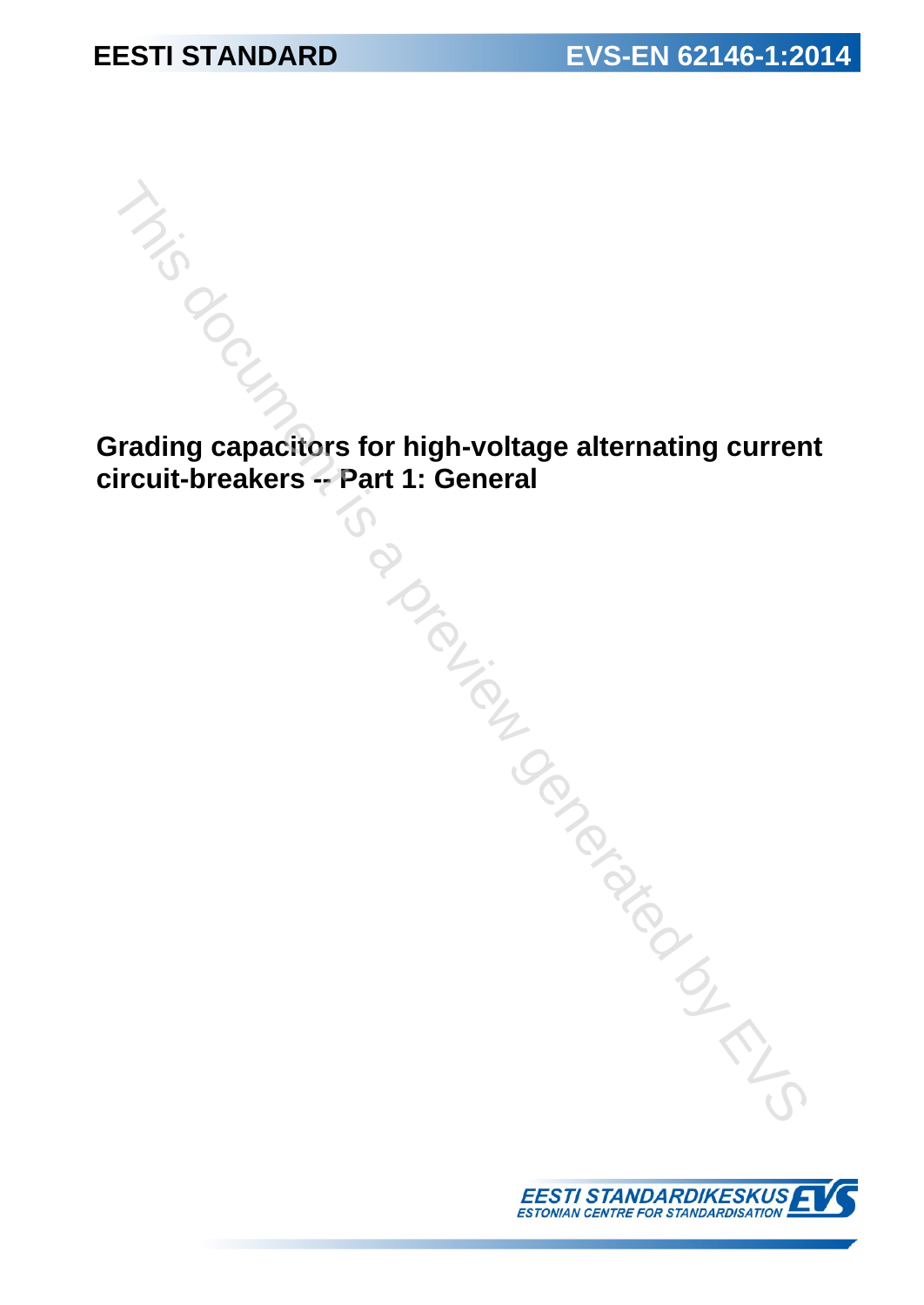### **EESTI STANDARDI EESSÕNA NATIONAL FOREWORD**

| See Eesti standard EVS-EN 62146-1:2014 sisaldab<br>Euroopa standardi EN 62146-1:2014 inglisekeelset<br>teksti.                                                                                               | This Estonian standard EVS-EN 62146-1:2014<br>consists of the English text of the European standard<br>EN 62146-1:2014.                  |
|--------------------------------------------------------------------------------------------------------------------------------------------------------------------------------------------------------------|------------------------------------------------------------------------------------------------------------------------------------------|
| Standard<br>jõustunud<br>sellekohase<br><b>on</b><br>teate<br>avaldamisega EVS Teatajas.                                                                                                                     | This standard has been endorsed with a notification<br>published in the official bulletin of the Estonian Centre<br>for Standardisation. |
| standardimisorganisatsioonid<br>Euroopa<br>Euroopa<br>standardi<br>rahvuslikele<br>liikmetele<br>kättesaadavaks 14.03.2014.                                                                                  | on teinud Date of Availability of the European standard is<br>14.03.2014.                                                                |
| Standard on kättesaadav Eesti Standardikeskusest.                                                                                                                                                            | The standard is available from the Estonian Centre for<br>Standardisation.                                                               |
|                                                                                                                                                                                                              |                                                                                                                                          |
|                                                                                                                                                                                                              |                                                                                                                                          |
| PIONTELIA                                                                                                                                                                                                    |                                                                                                                                          |
|                                                                                                                                                                                                              |                                                                                                                                          |
|                                                                                                                                                                                                              |                                                                                                                                          |
|                                                                                                                                                                                                              |                                                                                                                                          |
|                                                                                                                                                                                                              |                                                                                                                                          |
| saates e-kirja meiliaadressile standardiosakond@evs.ee.                                                                                                                                                      | Tagasisidet standardi sisu kohta on võimalik edastada, kasutades EVS-i veebilehel asuvat tagasiside vormi või                            |
| CS 31.060.01, 31.060.70                                                                                                                                                                                      |                                                                                                                                          |
|                                                                                                                                                                                                              |                                                                                                                                          |
| Standardite reprodutseerimise ja levitamise õigus kuulub Eesti Standardikeskusele                                                                                                                            |                                                                                                                                          |
| Andmete paljundamine, taastekitamine, kopeerimine, salvestamine elektroonsesse süsteemi või edastamine ükskõik millises vormis või<br>millisel teel ilma Eesti Standardikeskuse kirjaliku loata on keelatud. |                                                                                                                                          |
| Kui Teil on küsimusi standardite autorikaitse kohta, võtke palun ühendust Eesti Standardikeskusega:<br>Aru 10, 10317 Tallinn, Eesti: www.eys.ee: telefon 605 5050; e-post info@eys.ee                        |                                                                                                                                          |

Aru 10, 10317 Tallinn, Eesti; www.evs.ee; telefon 605 5050; e-post info@evs.ee

**The right to reproduce and distribute standards belongs to the Estonian Centre for Standardisation**

No part of this publication may be reproduced or utilized in any form or by any means, electronic or mechanical, including photocopying, without a written permission from the Estonian Centre for Standardisation.

If you have any questions about copyright, please contact Estonian Centre for Standardisation: Aru 10, 10317 Tallinn, Estonia; [www.evs.ee](http://www.evs.ee); phone 605 5050; e-mail info@evs.ee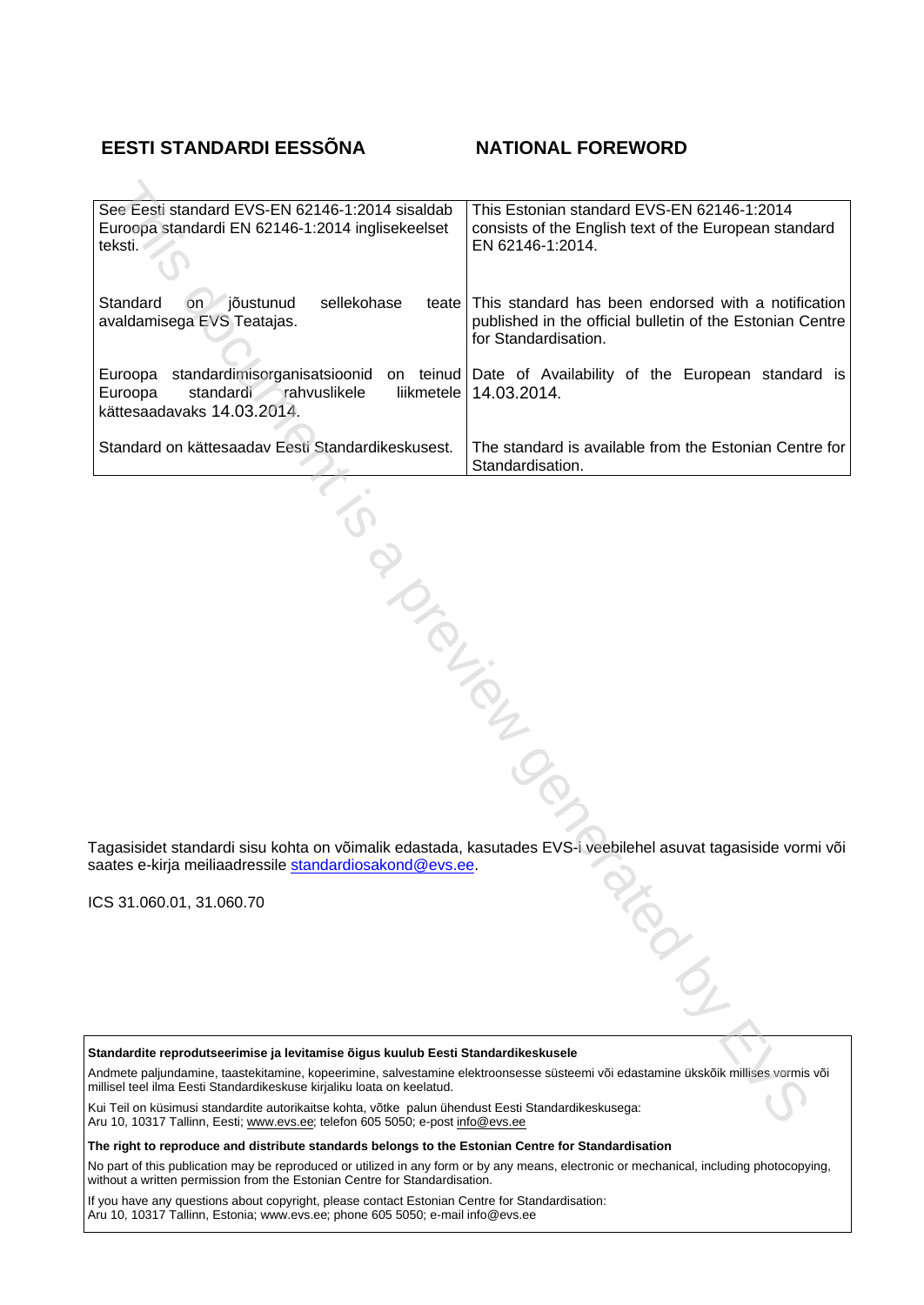# EUROPEAN STANDARD **EN 62146-1** NORME EUROPÉENNE EUROPÄISCHE NORM March 2014

ICS 31.060.01; 31.060.70

English version

# **Grading capacitors for high-voltage alternating current circuit-breakers - Part 1: General**

(IEC 62146-1:2013)

Condensateurs de répartition pour disjoncteurs à courant alternatif haute tension - Partie 1: Généralités (CEI 62146-1:2013)

Spannungsausgleichskondensatoren für Hochspannungs-Wechselstrom-Leistungsschalter - Teiln 1: Allgemeines (IEC 62146-1:2013)

This European Standard was approved by CENELEC on 2013-10-30. CENELEC members are bound to comply with the CEN/CENELEC Internal Regulations which stipulate the conditions for giving this European Standard the status of a national standard without any alteration.

Up-to-date lists and bibliographical references concerning such national standards may be obtained on application to the CEN-CENELEC Management Centre or to any CENELEC member.

This European Standard exists in three official versions (English, French, German). A version in any other language made by translation under the responsibility of a CENELEC member into its own language and notified to the CEN-CENELEC Management Centre has the same status as the official versions.

CENELEC members are the national electrotechnical committees of Austria, Belgium, Bulgaria, Croatia, Cyprus, the Czech Republic, Denmark, Estonia, Finland, Former Yugoslav Republic of Macedonia, France, Germany, Greece, Hungary, Iceland, Ireland, Italy, Latvia, Lithuania, Luxembourg, Malta, the Netherlands, Norway, Poland, Portugal, Romania, Slovakia, Slovenia, Spain, Sweden, Switzerland, Turkey and the United Kingdom. Example a proposition of the state of the state of the state of the state of the state of the state of the state of the state of the state of the state of the state of the state of the state of the state of the state of t

# CENELEC

European Committee for Electrotechnical Standardization Comité Européen de Normalisation Electrotechnique Europäisches Komitee für Elektrotechnische Normung

**CEN-CENELEC Management Centre: Avenue Marnix 17, B - 1000 Brussels** 

© 2014 CENELEC - All rights of exploitation in any form and by any means reserved worldwide for CENELEC members.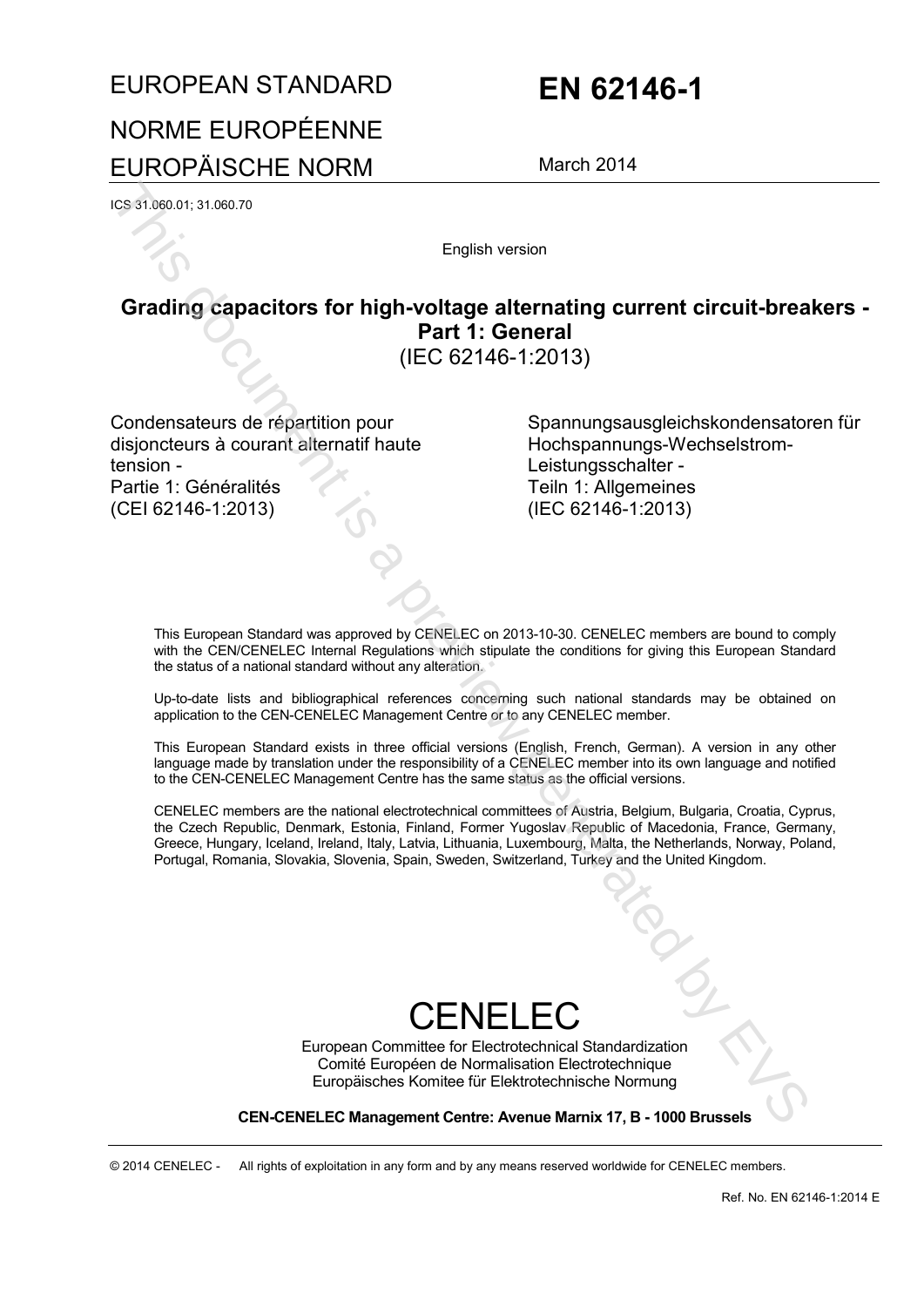#### **Foreword**

The text of document 33/535/FDIS, future edition 1 of IEC 62146-1, prepared by IEC/TC 33, "Power capacitors and their applications" was submitted to the IEC-CENELEC parallel vote and approved by CENELEC as EN 62146-1:2014.

The following dates are fixed:

| $\bullet$ | latest date by which the document has<br>to be implemented at national level by<br>publication of an identical national<br>standard or by endorsement | (dop) | 2014-09-14 |
|-----------|-------------------------------------------------------------------------------------------------------------------------------------------------------|-------|------------|
| $\bullet$ | latest date by which the national<br>standards conflicting with the<br>document have to be withdrawn                                                  | (dow) | 2016-10-30 |

Attention is drawn to the possibility that some of the elements of this document may be the subject of patent rights. CENELEC [and/or CEN] shall not be held responsible for identifying any or all such patent rights.

### **Endorsement notice**

The text of the International Standard IEC 62146-1:2013 was approved by CENELEC as a European Standard without any modification.

In the official version, for Bibliography, the following notes have to be added for the standards indicated:

| IEC 60068-2-11 | NOTE Harmonized as EN 60068-2-11 |
|----------------|----------------------------------|
| IEC 60068-2-42 | NOTE Harmonized in EN 60068-2-42 |

is donated by EVS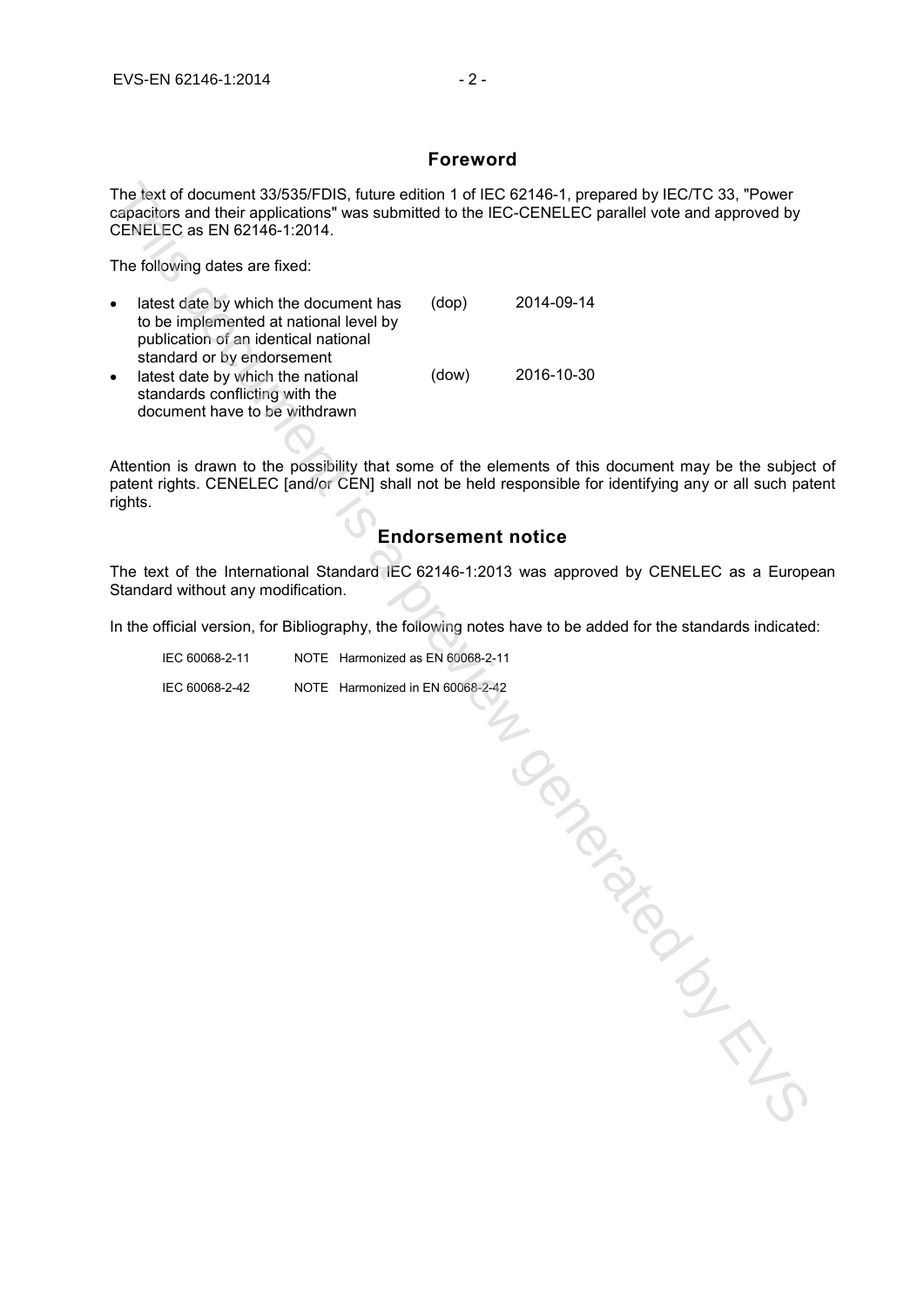#### - 3 - EN 62146-1:2014 EVS-EN 62146-1:2014

### **Annex ZA**

#### (normative)

#### **Normative references to international publications with their corresponding European publications**

|                                         |              | Normative references to international publications<br>with their corresponding European publications                                                                                                                                                                                                   |            |      |
|-----------------------------------------|--------------|--------------------------------------------------------------------------------------------------------------------------------------------------------------------------------------------------------------------------------------------------------------------------------------------------------|------------|------|
|                                         |              | The following documents, in whole or in part, are normatively referenced in this document and a<br>indispensable for its application. For dated references, only the edition cited applies. For undat<br>references, the latest edition of the referenced document (including any amendments) applies. |            |      |
| applies.                                |              | NOTE When an international publication has been modified by common modifications, indicated by (mod), the relevant EN/                                                                                                                                                                                 |            |      |
| Publication                             | <u>Year</u>  | <b>Title</b>                                                                                                                                                                                                                                                                                           | EN/HD      | Year |
| <b>CISPR 18-2</b>                       | 1986         | Radio interference characteristics of overhead -<br>power lines and high-voltage equipment - Part<br>2: Methods of measurement and procedure<br>for determining limits                                                                                                                                 |            |      |
| IEC Guide 109                           |              | Environmental aspects - Inclusion in<br>electrotechnical product standards                                                                                                                                                                                                                             |            |      |
| IEC 60050 (Series)                      |              | International Electrotechnical Vocabulary<br>(IEV)                                                                                                                                                                                                                                                     |            |      |
| IEC 60060-1                             | 2010         | High-voltage test techniques - Part 1: General EN 60060-1<br>definitions and test requirements                                                                                                                                                                                                         |            | 2010 |
| IEC 60068-2-17                          | 1994         | Environmental testing - Part 2: Tests - Test Q: EN 60068-2-17<br>Sealing                                                                                                                                                                                                                               |            | 1994 |
| IEC 60071-1                             | 2006         | Insulation co-ordination - Part 1: Definitions,<br>principles and rules                                                                                                                                                                                                                                | EN 60071-1 | 2006 |
| <b>IEC 60270</b><br>+ corr. October     | 2000<br>2001 | High-voltage test techniques - Partial<br>discharge measurements                                                                                                                                                                                                                                       | EN 60270   | 2001 |
| IEC 60376                               | 2005         | Specification of technical grade sulfur<br>hexafluoride (SF6) for use in electrical<br>equipment                                                                                                                                                                                                       | EN 60376   | 2005 |
| <b>IEC 60507</b>                        | 1991         | Artificial pollution tests on high-voltage<br>insulators to be used on a.c. systems                                                                                                                                                                                                                    | EN 60507   | 1993 |
| IEC 60567                               | 2011         | Oil-filled electrical equipment - Sampling of<br>gases and analysis of free and dissolved<br>gases - Guidance                                                                                                                                                                                          | EN 60567   | 2011 |
| IEC 60721-1<br>+ A1                     | 1990<br>1992 | Classification of environmental conditions -<br>Part 1: Environmental parameters and their                                                                                                                                                                                                             | EN 60721-1 | 1995 |
| + A2<br><b>IEC/TS 60815</b><br>(series) | 1995         | severities<br>Selection and dimensioning of high-voltage<br>insulators intended for use in polluted<br>conditions                                                                                                                                                                                      | $+ A2^{1}$ | 1995 |
| <b>IEC 61462</b>                        | 2007         | Composite hollow insulators - Pressurized and EN 61462<br>unpressurized insulators for use in electrical<br>equipment with rated voltage greater than 1<br>000 V - Definitions, test methods, acceptance<br>criteria and design recommendations                                                        |            | 2007 |

 $\overline{\phantom{a}}$ 

 $1)$  EN 60721-1 includes A1 to IEC 60721-1.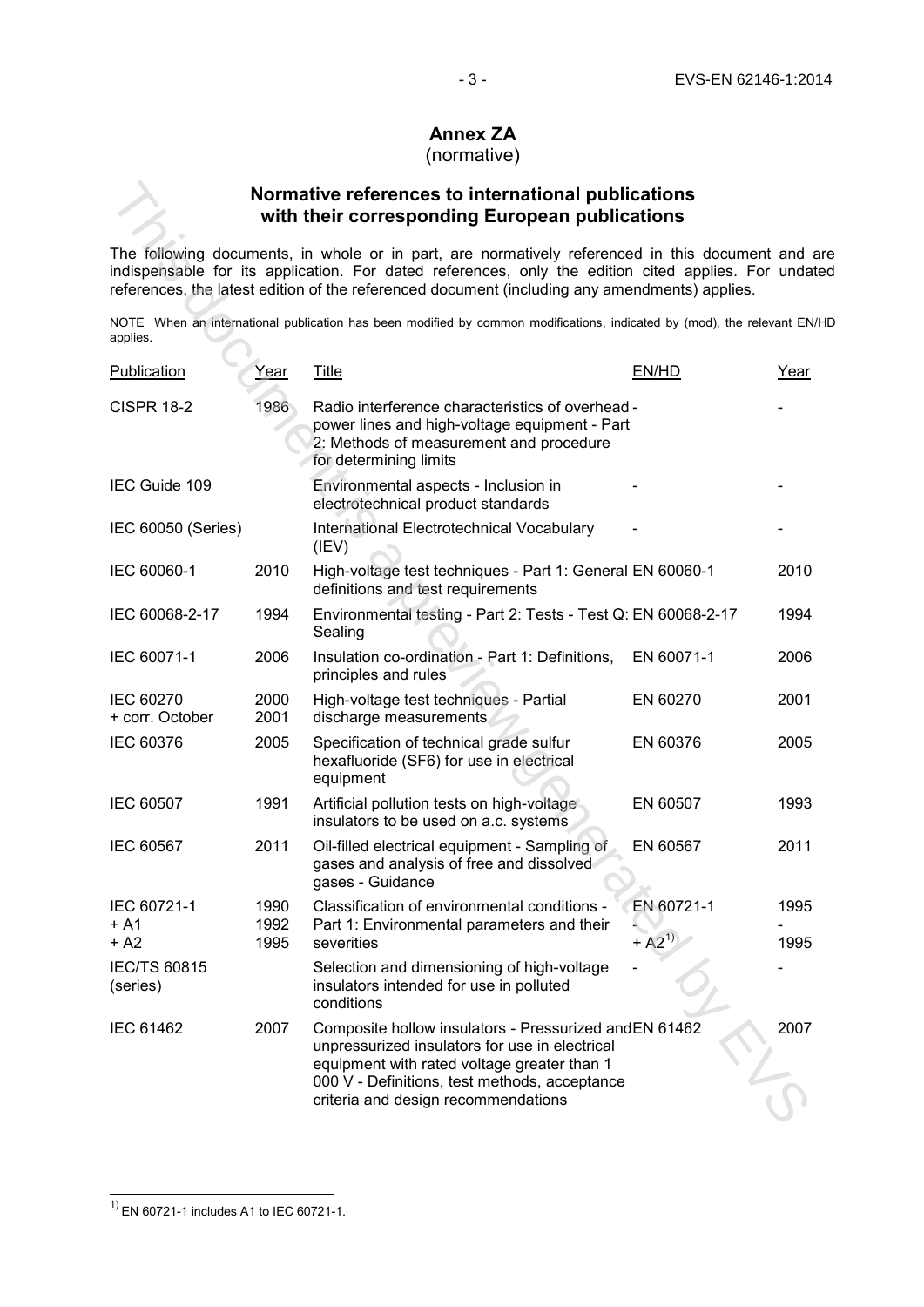| IEC 62155 (mod)  | 2003 | Hollow pressurized and unpressurized<br>ceramic and glass insulators for use in<br>electrical equipment with rated voltages<br>greater than 1 000 V | EN 62155                   | 2003 |
|------------------|------|-----------------------------------------------------------------------------------------------------------------------------------------------------|----------------------------|------|
| IEC 62271-1      | 2007 | High-voltage switchgear and controlgear -<br>Part 1: Common specifications                                                                          | EN 62271-1                 | 2008 |
| IEC 62271-100    | 2008 | High-voltage switchgear and controlgear -<br>Part 100: Alternating current circuit-breakers                                                         | EN 62271-100               | 2009 |
| IEC 62271-203    | 2003 | High-voltage switchgear and controlgear -<br>Part 203: Gas-insulated metal-enclosed<br>switchgear for rated voltages above 52 kV                    | EN 62271-203 <sup>2)</sup> | 2004 |
| IEC/TR 62271-300 | 2006 | High-voltage switchgear and controlgear -<br>Part 300: Seismic qualification of alternating<br>current circuit-breakers                             |                            |      |
|                  |      |                                                                                                                                                     |                            |      |
|                  |      |                                                                                                                                                     |                            |      |
|                  |      |                                                                                                                                                     |                            |      |
|                  |      |                                                                                                                                                     |                            |      |
|                  |      | ID TON TON                                                                                                                                          |                            |      |
|                  |      |                                                                                                                                                     |                            |      |
|                  |      |                                                                                                                                                     | TON BIROKS                 |      |
|                  |      |                                                                                                                                                     |                            |      |
|                  |      |                                                                                                                                                     |                            |      |
|                  |      |                                                                                                                                                     |                            |      |
|                  |      |                                                                                                                                                     |                            |      |
|                  |      |                                                                                                                                                     |                            |      |

 $\overline{a}$ 

 $^{2)}$  EN 62271-203 is superseded by EN 62271-203:2012, which is based on IEC 62271-203:2011.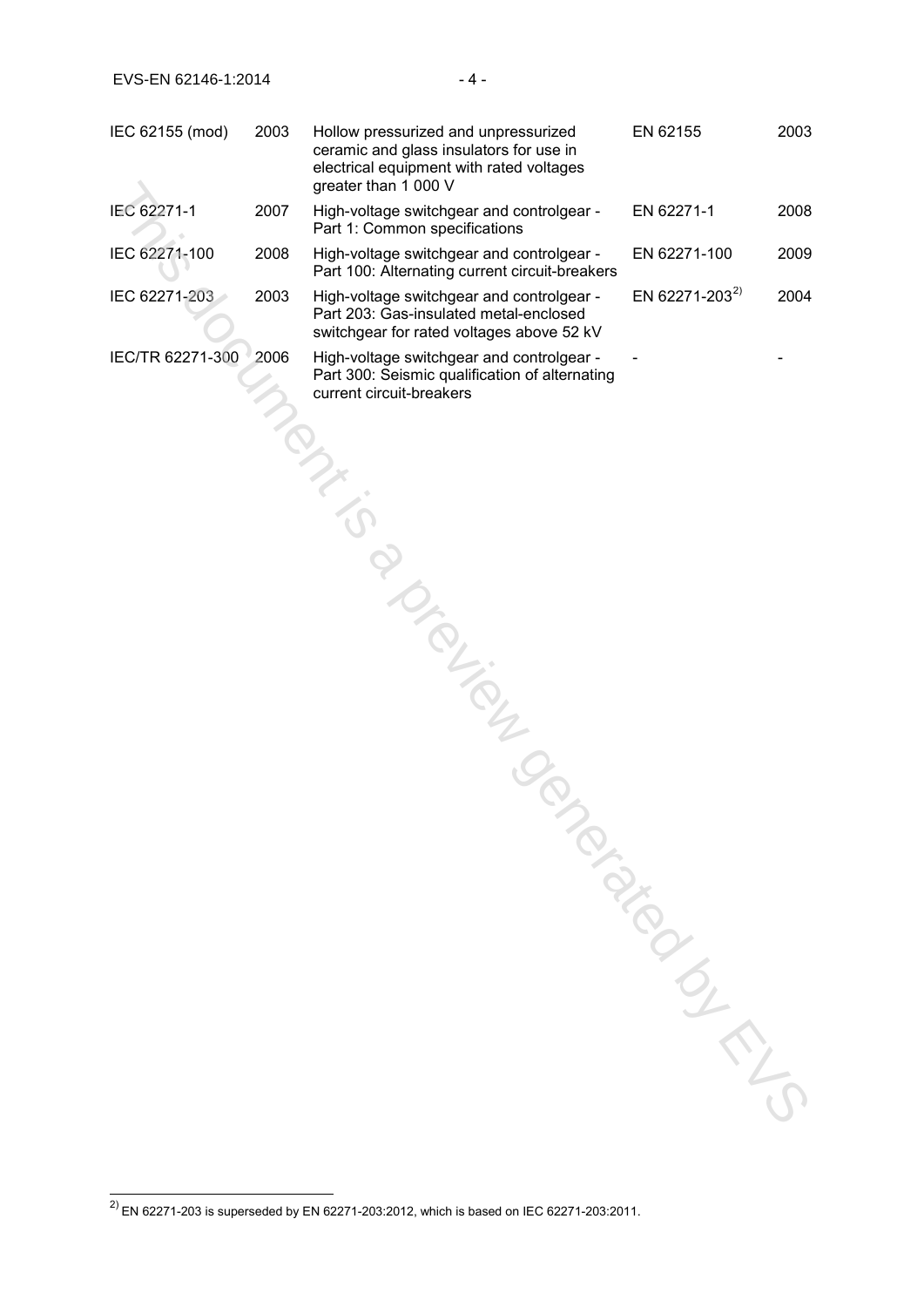## **CONTENTS**

| 1.                    |     |                                                                           |  |  |  |
|-----------------------|-----|---------------------------------------------------------------------------|--|--|--|
| $\mathbf{2}^{\prime}$ |     |                                                                           |  |  |  |
| 3                     |     |                                                                           |  |  |  |
| 4                     |     |                                                                           |  |  |  |
| 5                     |     |                                                                           |  |  |  |
|                       | 5.1 |                                                                           |  |  |  |
|                       | 5.2 |                                                                           |  |  |  |
|                       |     | 5.2.1                                                                     |  |  |  |
|                       |     | 5.2.2                                                                     |  |  |  |
|                       |     | 5.2.3<br>Additional service conditions for indoor and completely immersed |  |  |  |
|                       |     |                                                                           |  |  |  |
|                       | 5.3 |                                                                           |  |  |  |
|                       |     | 5.3.1                                                                     |  |  |  |
|                       |     | 5.3.2                                                                     |  |  |  |
| 6                     |     |                                                                           |  |  |  |
|                       | 6.1 |                                                                           |  |  |  |
|                       | 6.2 |                                                                           |  |  |  |
|                       | 6.3 |                                                                           |  |  |  |
| 7                     |     |                                                                           |  |  |  |
|                       | 7.1 |                                                                           |  |  |  |
|                       | 7.2 |                                                                           |  |  |  |
|                       | 7.3 |                                                                           |  |  |  |
|                       | 7.4 |                                                                           |  |  |  |
|                       | 7.5 |                                                                           |  |  |  |
|                       | 7.6 |                                                                           |  |  |  |
|                       | 7.7 |                                                                           |  |  |  |
|                       | 7.8 |                                                                           |  |  |  |
|                       | 7.9 |                                                                           |  |  |  |
|                       |     |                                                                           |  |  |  |
|                       |     | Gas tightness for grading capacitors immersed in gas 17<br>7.9.2          |  |  |  |
| 8                     |     |                                                                           |  |  |  |
|                       | 8.1 |                                                                           |  |  |  |
|                       | 8.2 |                                                                           |  |  |  |
|                       | 8.3 |                                                                           |  |  |  |
|                       | 8.4 |                                                                           |  |  |  |
|                       |     | 8.4.1                                                                     |  |  |  |
|                       |     | 8.4.2                                                                     |  |  |  |
|                       |     | 8.4.3                                                                     |  |  |  |
|                       |     | 8.4.4                                                                     |  |  |  |
|                       |     | 8.4.5<br>8.4.6                                                            |  |  |  |
|                       |     | 8.4.7                                                                     |  |  |  |
|                       | 8.5 |                                                                           |  |  |  |
|                       | 8.6 |                                                                           |  |  |  |
|                       | 8.7 |                                                                           |  |  |  |
|                       |     |                                                                           |  |  |  |